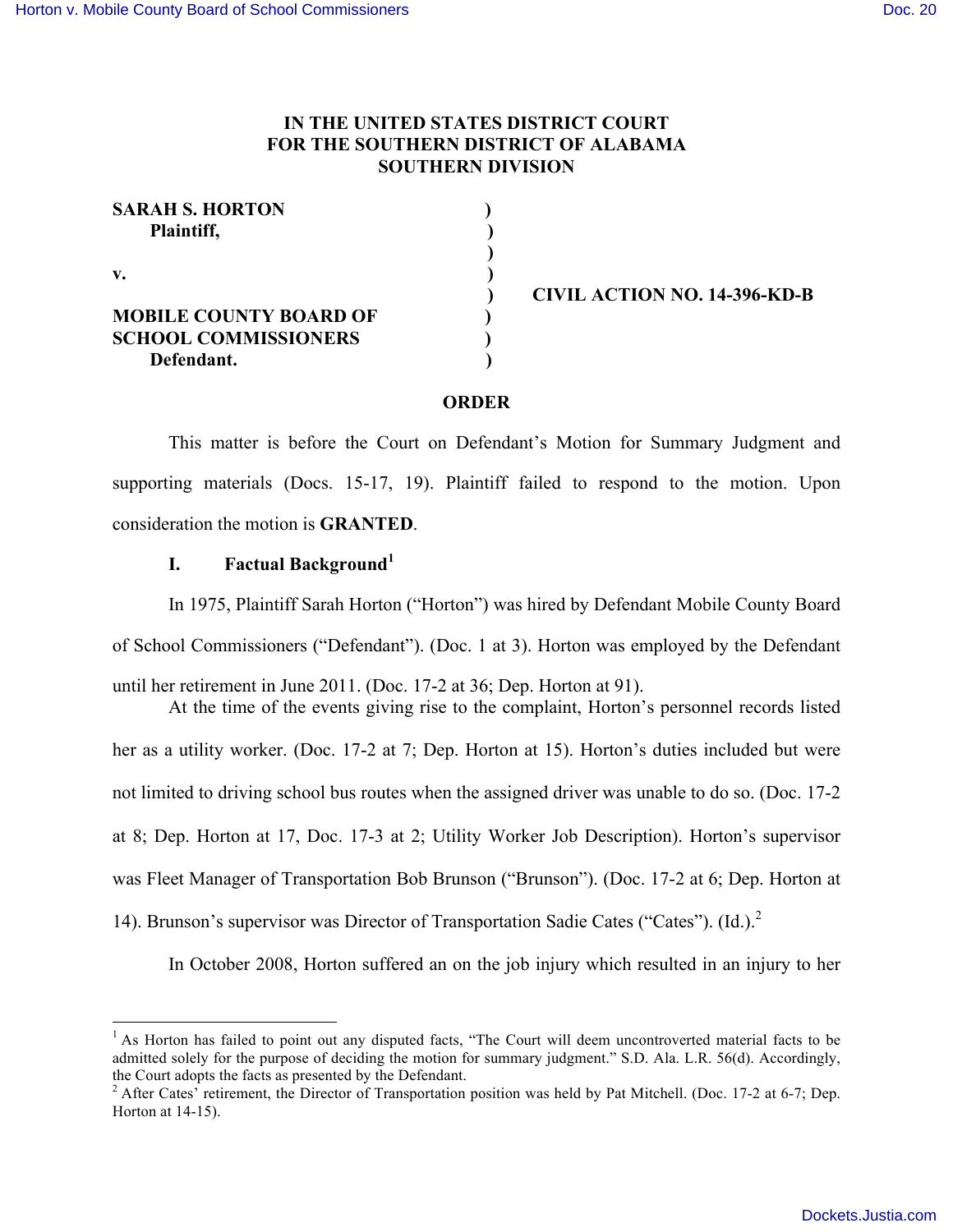knee and back. (Doc. 1 at 3). Horton returned to work in August 2009. (Doc. 17-2 at 13; Dep. Horton at 24). Her doctor restricted her as follows: no repetitive stooping or bending including stairs, no lifting greater than 10 pounds, and no bus driving. (Doc. 17-3 at 5).

When presented with the restrictions, Brunson informed Horton that she was unable to return to work because she was unable to perform the main function of her duties. (Doc. 17-3 at 6). After receiving this information from Brunson, Horton met with her union representative and spoke with an attorney. (Doc. 17-2 at 19-21; Dep. Horton at 33, 35, and 37). Horton then met with Cates who instructed her to visit her doctor again and to see if there were any accommodations that could be made to assist Horton. (Doc. 17-2 at 23-25; Dep. Horton at 41- 43).

In September 2009, Horton's doctor altered her restrictions. (Id.). The doctor indicated that Horton was "doing fine" but that she had difficulty stepping on the first step of the bus. (Doc. 17-2 at 24-25; Dep. Horton at 42-43) The doctor stated that Horton could drive a bus if an extra step could be added to the bus. (Id.). Horton conveyed the change in her restrictions to the Defendant. (Id.). On September 25, 2009, the Defendant responded to Horton's attorney via letter, noting that operating the bus entailed more than the ability to board the bus. (Doc. 17-3 at 9). The Defendant also noted that Horton had to be physically able to assist the children in the event of an emergency. (Id.). The Board asked for supplemental documentation showing that Horton would be able to assist in an emergency without injuring herself, or any children on the bus. (Id.).

On November 19, 2009, Horton's attorney suggested that Horton be allowed to drive a handicap bus as a possible accommodation. (Doc. 17-3 at 10). In December 2009, Horton filed a charge of discrimination with the Equal Employment Opportunity Commission ("EEOC"). (Doc.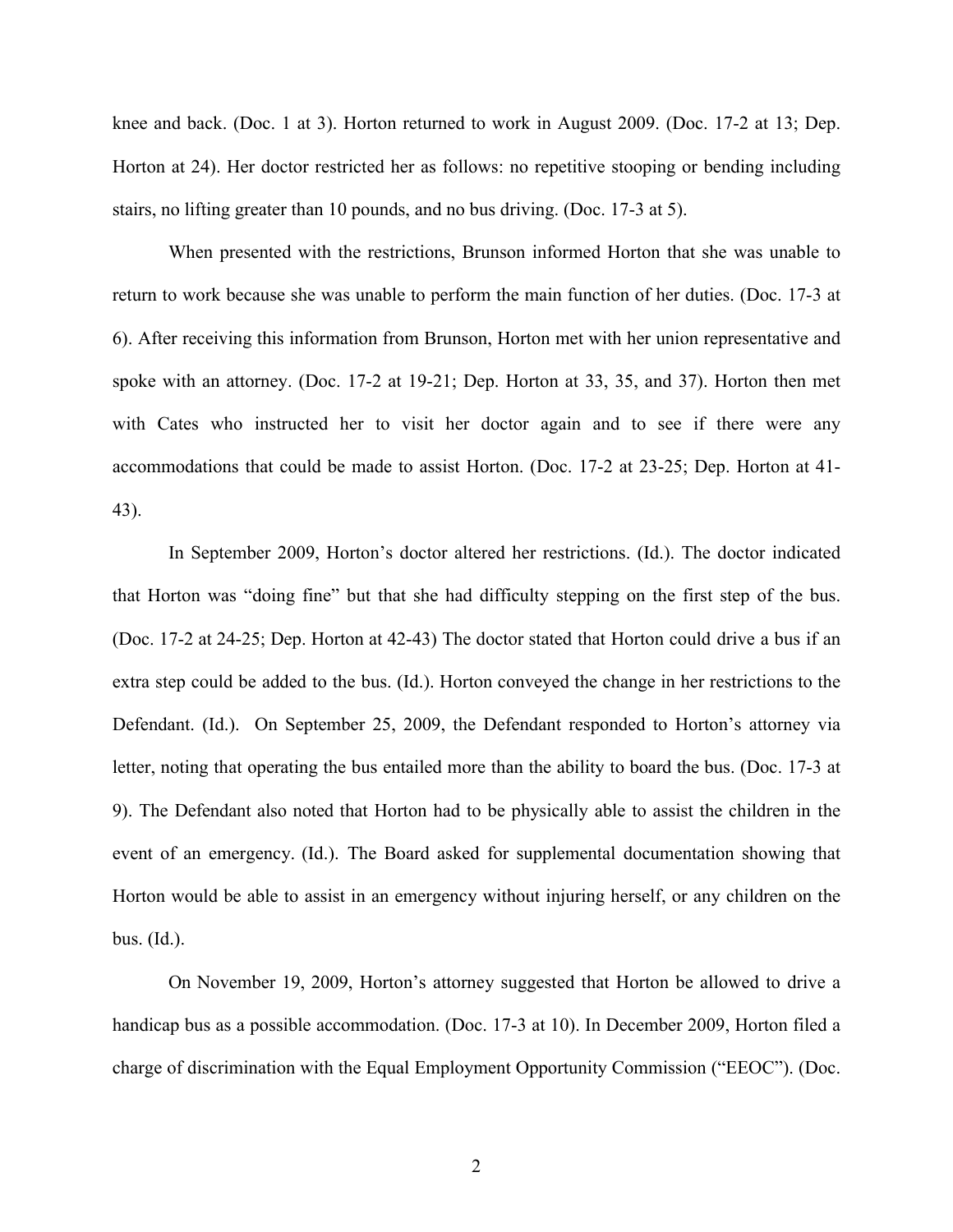1 at 2). The parties reached an agreement on an accommodation which would permit Horton to drive a bus with the assistance of an aide. (Doc. 17-4 at 2, Aff. Personnel Administrator George Smith).

In January 2010, bus access issues arose again. (Id. at 3). In February 2010, a resolution was reached when the Defendant acquired an Alabama Department of Transportation approved step to allow Horton to enter and exit the bus. (Id. at 3 and Doc. 17-3 at 11-15).

On March 22, 2011, Horton made a request to drive her personal vehicle rather than a school bus when travelling between work sites. (Doc. 17-4 at 3, Aff. Personnel Administrator George Smith; Doc. 17-3 at 20). The next day, the Defendant sent a letter to Horton requesting a medical update on her physical restrictions via medical documentation. (Doc. 17-3 at 21). The parties met on April 5, 2011. (Doc. 17-4 at 3, Aff. Personnel Administrator George Smith).

On May 20, 2011 Horton signed Mobile County Public School System Form HR-610, notifying the Defendant of her intention to retire effective June 2011. (Doc. 17-3 at 22). Horton retired in June 2011.

On or about June 2, 2014, Horton's attorney received a right to sue letter from the EEOC dated May 29, 2014. (Doc. 1 at 2-3, Doc. 1-1). Horton filed this lawsuit on August 27, 2014, allegation discrimination and retaliation under the Americans with Disabilities Act ("ADA").

#### **II. Standard of Review**

"The court shall grant summary judgment if the movant shows that there is no genuine dispute as to any material fact and the movant is entitled to judgment as a matter of law." Fed. R. Civ. P. 56(a). Rule 56(c) governs procedures and provides as follows:

- **(1)** *Supporting Factual Positions.* A party asserting that a fact cannot be or is genuinely disputed must support the assertion by:
	- (A) citing to particular parts of materials in the record, including depositions, documents, electronically stored information, affidavits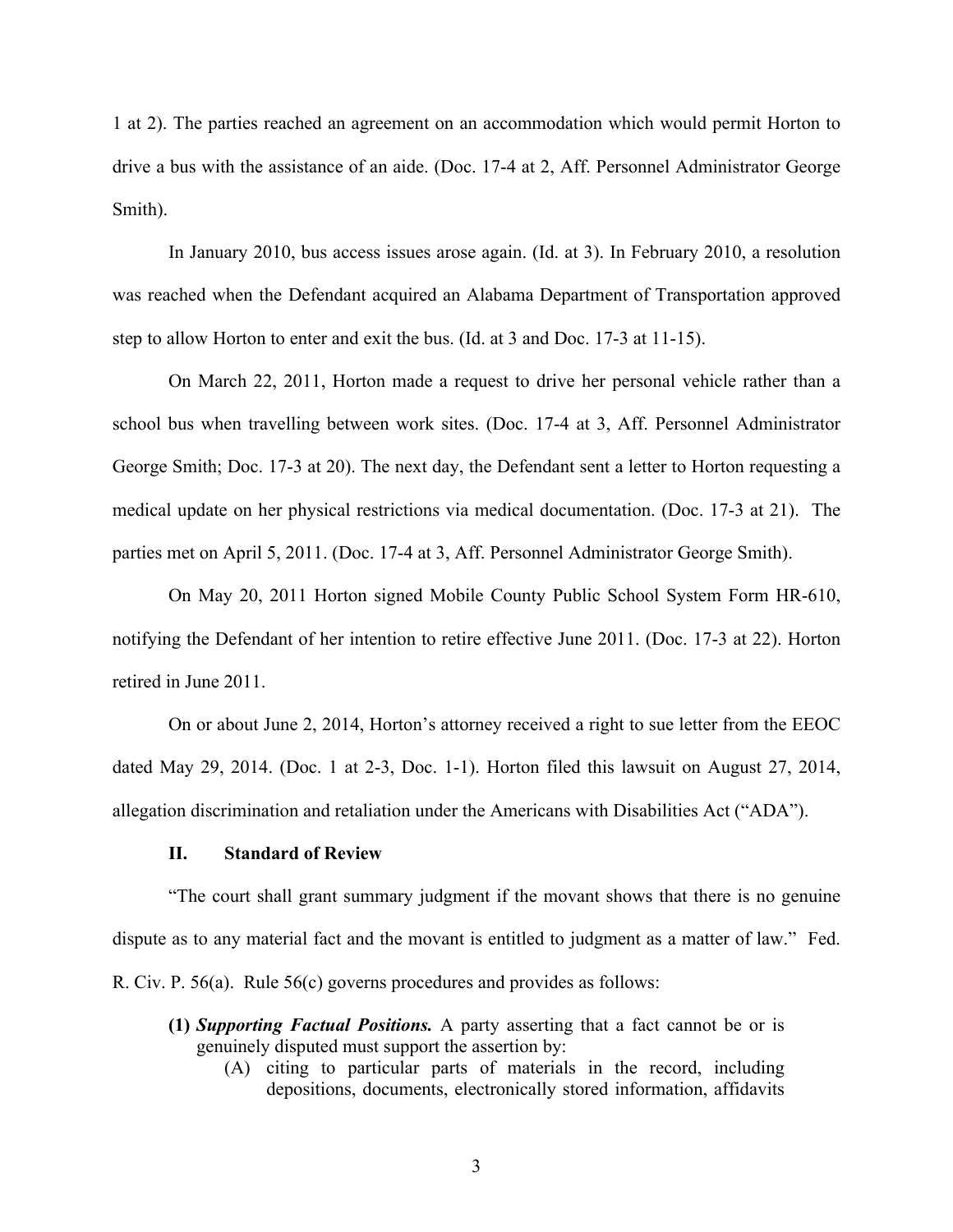or declarations, stipulations (including those made for purposes of the motion only), admissions, interrogatory answers, or other materials; or

- (B) showing that the materials cited do not establish the absence or presence of a genuine dispute, or that an adverse party cannot produce admissible evidence to support the fact.
- **(2)** *Objection That a Fact Is Not Supported by Admissible Evidence.* A party may object that the material cited to support or dispute a fact cannot be presented in a form that would be admissible in evidence.
- **(3)** *Materials Not Cited.* The court need consider only the cited materials, but it may consider other materials in the record.
- **(4)** *Affidavits or Declarations.* An affidavit or declaration used to support or oppose a motion must be made on personal knowledge, set out facts that would be admissible in evidence, and show that the affiant or declarant is competent to testify on the matters stated.

Fed. R. Civ. P. 56(c).

A party seeking summary judgment bears the initial responsibility of informing the district court of the basis for its motion and identifying those portions of the pleadings, depositions, answers to interrogatories, and admissions on file, together with the affidavits, if any, which it believes demonstrate the absence of a genuine issue of material fact. *Clark v. Coats & Clark, Inc.*, 929 F.2d 604, 608 (11th Cir. 1991) (quoting *Celotex Corp. v. Catrett*, 477 U.S. 317, 323 (1986)). The mere existence of a factual dispute will not automatically necessitate denial; rather, only factual disputes that are material preclude entry of summary judgment. *Lofton v. Sec'y of Dep't of Children & Family Servs*., 358 F.3d 804, 809 (11th Cir. 2004).

Horton has failed to respond to the Defendant's Motion for Summary Judgment. Civil Local Rule 56 for the Southern District of Alabama requires a party responding to a Rule 56 motion to specify the disputed facts, if any:

Unless the Court orders otherwise, the nonmovant must file any response in opposition to the motion within twenty-eight (28) days of service of the motion. The non-movant's brief must include: (1) all facts relied upon, each supported by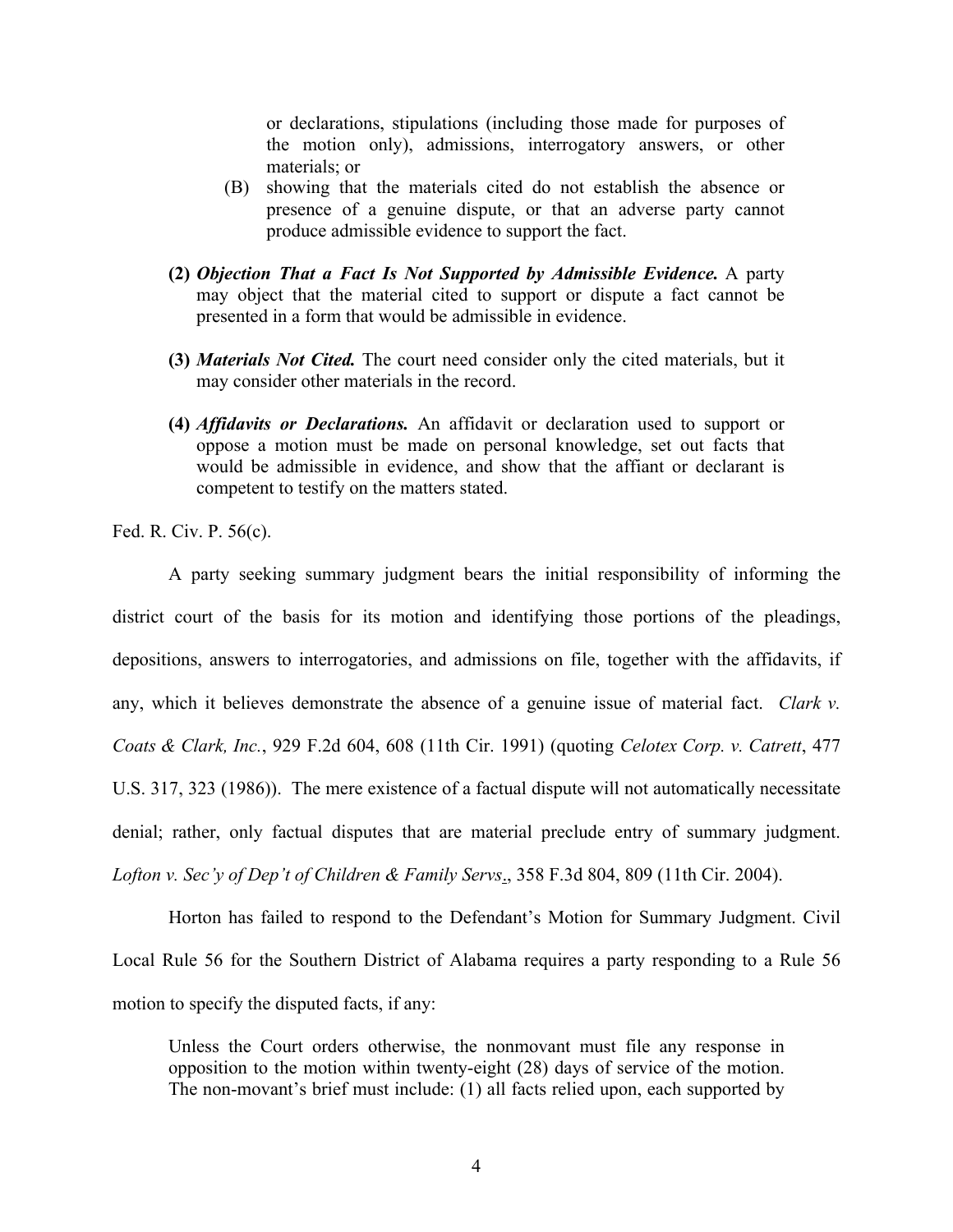a specific, pinpoint citation to the record; (2) all challenges to the movant's asserted facts; and (3) argument supported by legal authority as appropriate. The non-movant must also file all evidence relied upon. No other supporting documents may be filed absent Court order.

S.D. Ala. L.R 56(b). "The Court will deem uncontroverted material facts to be admitted solely for the purpose of deciding the motion for summary judgment." S.D. Ala. L.R. 56(d).

Nevertheless, the Court notes that the "mere failure of the non-moving party to create a factual dispute does not automatically authorize the entry of summary judgment for the moving party." *Dixie Stevedores, Inc. v Marinic Maritime, Ltd*., 778 F.2d 670, 673 (11th Cir. 1985). Instead, "Rule 56 requires the moving party to demonstrate the absence of a genuine issue of fact." *Id*. In *United States v. One Piece of Property, 5800 S.W. 4th Ave., Miami, Florida,* 363 F.3d 1099 (11th Cir. 2004), the Eleventh Circuit held that "[t]he district court cannot base the entry of summary judgment on the mere fact that the motion was unopposed but, rather, must consider the merits of the motion," *Id*. at 1101, and noted the provision in Fed. R. Civ. P. 56(e) that when "'the adverse party does not respond, summary judgment, if appropriate, shall be entered against the adverse party.'" *Id*. at 1101 (emphasis in original); *see also Trustees of the Central Pension Fund of the Int'l Union of Operating Engineers and Participating Employers v. Wolf Crane Service, Inc.*, 374 F.3d 1035, 1040 (11th Cir. 2004) (vacating and remanding the district court's grant of summary judgment, in part, "[b]ecause summary judgment cannot be granted as a sanction for merely failing to file a response to a motion for summary judgment").

#### **III. Analysis**

In her one count complaint, Horton brings two claims under the Americans with Disabilities Act ("ADA") against the Defendant. First, she claims that she was discriminated against on the basis of her disability because the Defendant refused to provide reasonable accommodations to her. (Doc. 1 at 7-8). Second, she claims that she was retaliated against in the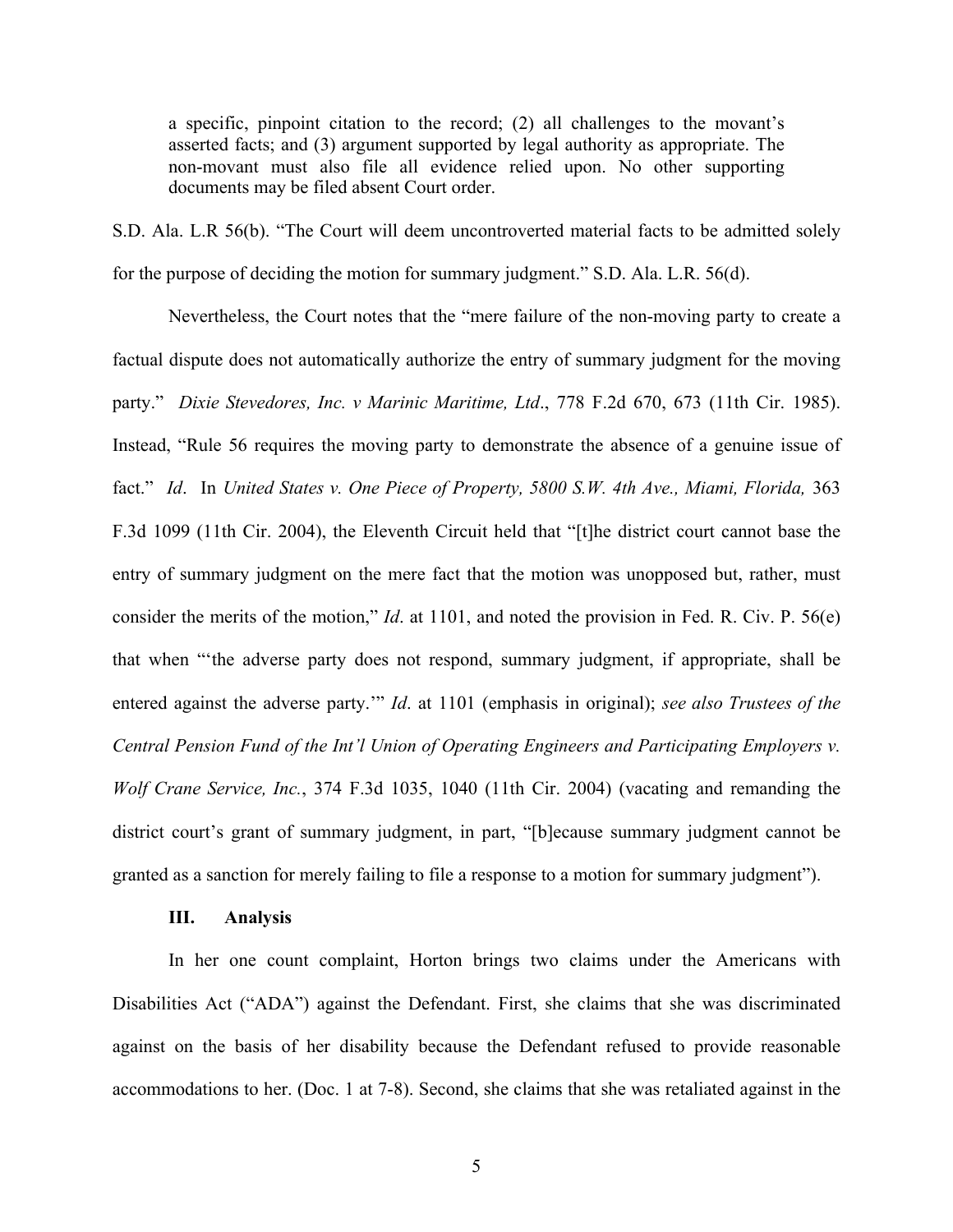form of constructive discharge as a result of her requests for reasonable accommodations. (Doc. 1 at 7-8).

#### A. Discrimination Claim

Pursuant to the ADA, an employer may not discriminate against "a qualified individual with a disability because of the disability of such individual in regard to ... discharge of employees."  $42 \text{ U.S.C. }$  §  $12112(a)$ . Discrimination has been defined to include "not making" reasonable accommodations to the known physical ... limitations of an otherwise qualified individual with a disability who is an ... employee, unless such covered entity can demonstrate that the accommodation would impose an undue hardship on the operation of the business...." 42 U.S.C. § 12112(b)(5)(A). "The term reasonable accommodation means, [in relevant part]: Modifications or adjustments to the work environment, or to the manner or circumstances under which the position held or desired is customarily performed, that enable a qualified individual with a disability to perform the essential functions of that position<sup>[1]</sup> 29 C.F.R. §  $1630.2(o)(1)(ii)$ .

Horton alleges that she was discriminated against due to Defendant's failure and/or refusal to provide her with reasonable accommodations. (Doc. 1 at 7). "To state a *prima facie* claim for failure to accommodate, the plaintiff must show that: (1) [s]he is disabled; (2) [s]he is a qualified individual; and (3) [s]he was discriminated against by way of the defendant's failure to provide a reasonable accommodation." *McKane v. UBS Fin. Servs., Inc.*, 363 F. App'x 679, 681 (11th Cir. 2010)(internal quotations and citations omitted).

Defendant does not dispute that Horton was disabled or that she was qualified.<sup>3</sup>

<sup>&</sup>lt;sup>3</sup> Defendant's brief states, "...the [Defendant] for purposes of this summary judgment motion only concedes that Horton is an individual under a disability." (Doc. 16 at 6). Defendant does not explicitly concede that Horton was qualified. However, Defendant's brief does not argue that Horton was not qualified. Thus, for the purposes of summary judgment, the Court will assume Defendant does not dispute that Horton was qualified as contemplated by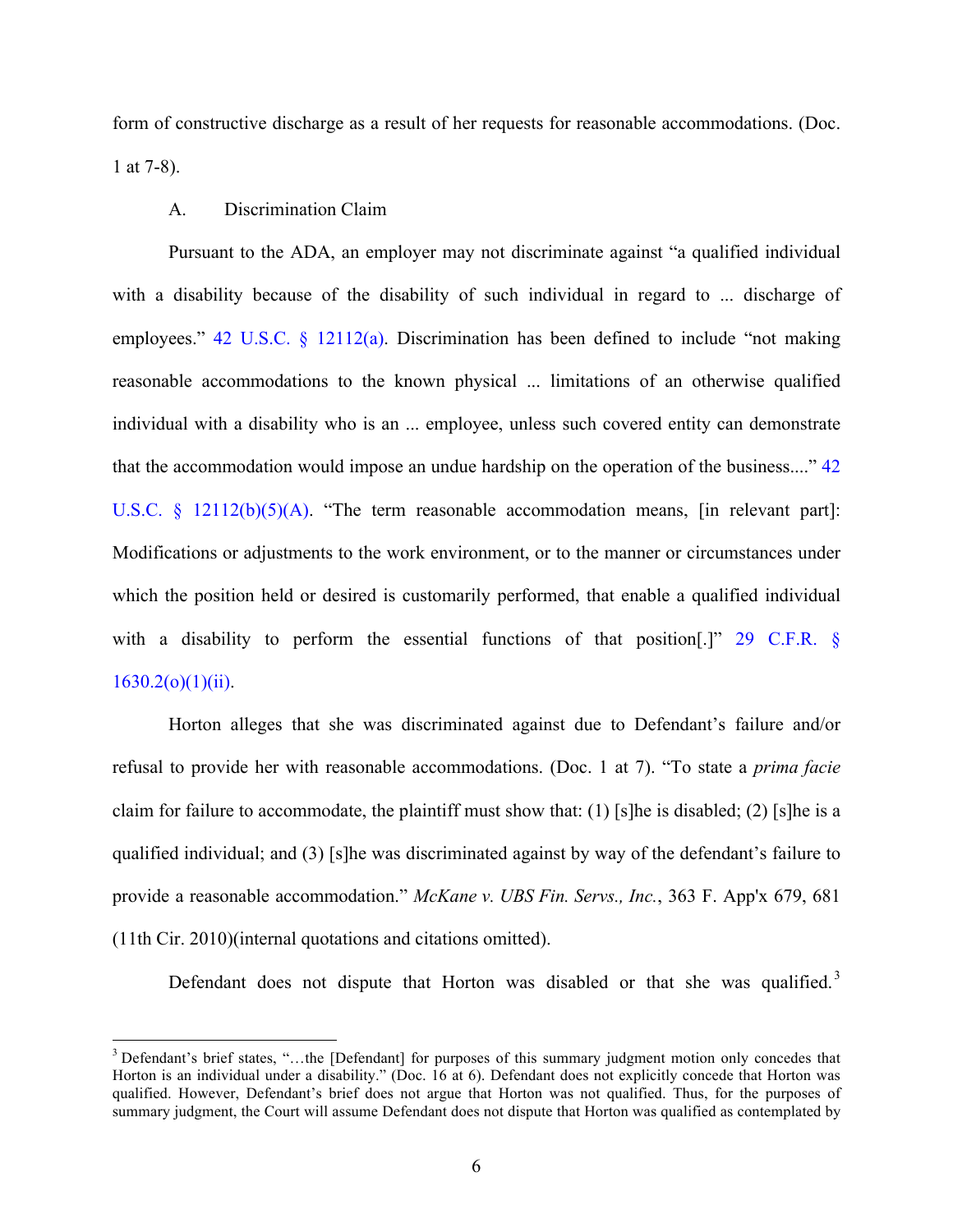Defendant has submitted evidence that it provided Horton with reasonable accommodation. Defendant's evidence establishes that it engaged in discussions with Horton, and in February 2010, an agreement between the parties was reached which permitted Horton to return to work via a reasonable accommodation involving a step onto the bus. (Doc. 17-3 at 15-16, Doc. 17-4, Aff. Personnel Administrator George Smith). The Defendant also made an accommodation to permit Horton to continue driving with the assistance of an aide. (Doc. 17-4 at 2, Aff. Personnel Administrator George Smith).

"The burden-shifting analysis of Title VII employment discrimination claims is applicable to ADA claims." *Earl v. Mervyns, Inc.,* 207 F.3d 1361, 1365 (11th Cir. 2000). "Under this burden-shifting analysis, [Horton] ha[s] the initial burden of establishing a *prima facie* case of disability discrimination." *Cleveland v. Home Shopping Network, Inc.,* 369 F.3d 1189, 1193 (11th Cir. 2004).

By failing to respond to Defendant's motion, Horton has failed to offer any evidence rebutting Defendant's evidence that it did provide her with reasonable accommodations. Thus, Horton fails to state a *prima facie* claim for failure to accommodate. Consequently, Defendant's motion for summary judgment as to Horton's disability discrimination claim is **GRANTED**.

B. Retaliation Claim

"In order to establish a prima facie case of retaliation, [Horton] must show that: (1)[s]he engaged in a statutorily protected expression; (2) [s]he suffered an adverse employment action; and (3) there was a causal link between the adverse action and his protected expression." *Lucas v. W.W. Grainger, Inc.*, 257 F.3d 1249, 1260 (11th Cir. 2001)(internal citations omitted). Here, Horton claims that she was constructively discharged. However, her deposition testimony

the ADA. Whether Horton was qualified does not change the Court's conclusion that she has failed to meet the third element of her *prima facie* case of disability discrimination and/or retaliation.